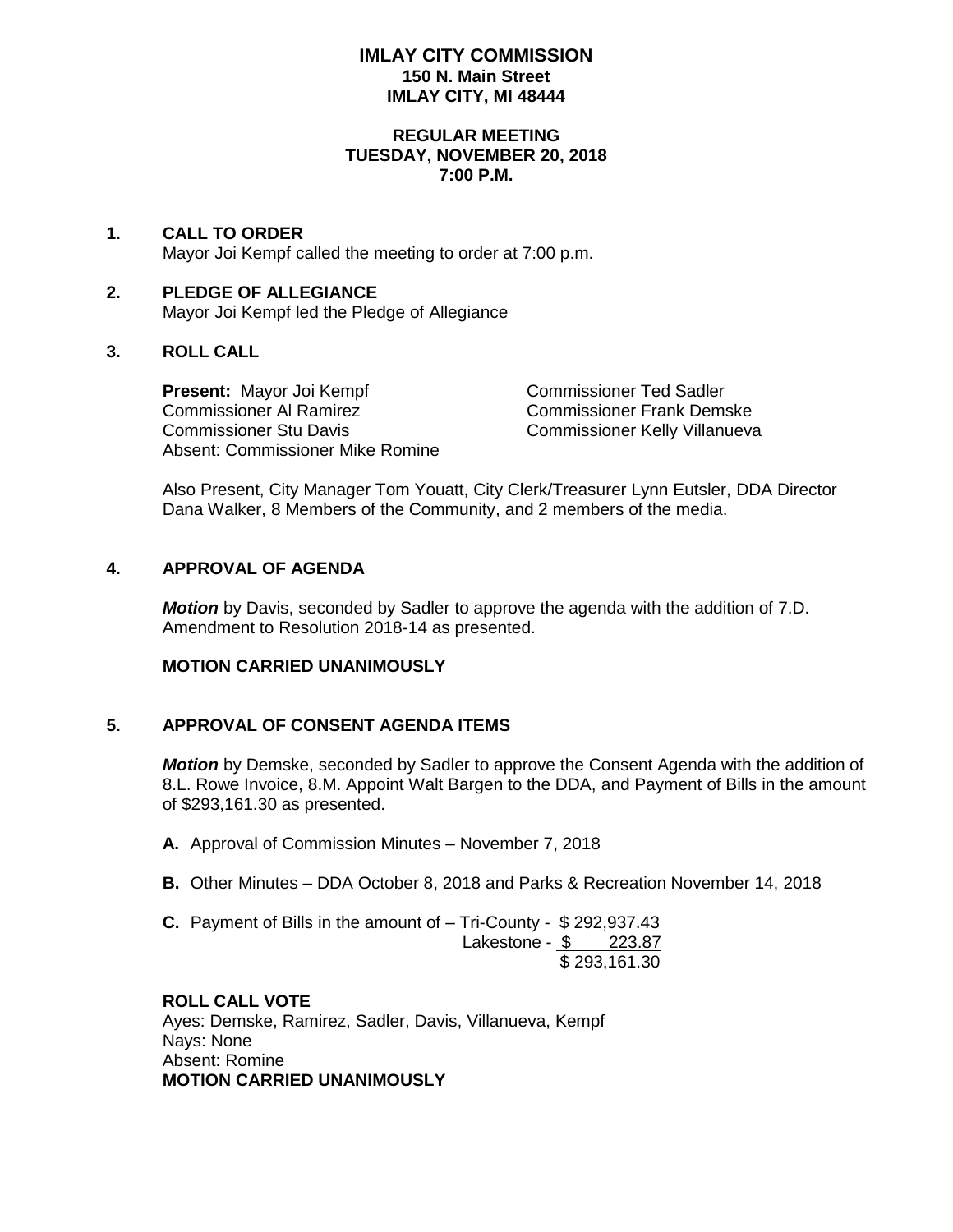# **6. CITIZENS FROM THE FLOOR**

Allen Rosenbalm – Expressed concern for the schools that are having issues with regulating E-Cigarettes. Stated that Almont is moving in the direction of making an ordinance not allowing E-Cigs to be sold/used to/by minors.

Ian Kempf – Stated that the Ambulance base located at Dryden and Bishop Rd, is up and running. Gave credit to City Manager Youatt, who is part of the EMS board, for helping to turn the Lapeer EMS around.

## **7. OLD BUSINESS**

### **A. Present Proclamation to Bob Tanis**

Mayor Kempf presented a City Proclamation to previous Commissioner Bob Tanis, for his service as a City Commissioner. Tanis was term limited.

## **B. Present Proclamation to Amy Planck**

Previous Commissioner Amy Planck was not in attendance to receive her proclamation from the City for her Service as City Commissioner. Planck retired.

### **C. Present Proclamation to Bob Tanis**

Mayor Kempf presented a City Proclamation to previous Mayor Walt Bargen, for his service as Commissioner and then becoming the City Mayor. Bargen was term limited.

# **D. Amendment to Resolution 2018-14**

City Manager Youatt presented an amendment to Resolution 2018-14. The Amendment was to correctly state the purpose on an IFT Application from Gallop Brush Company from "Purchase of new machinery and equipment to be acquired and installed" to, "building expansion".

*Motion* by Ramirez, seconded by Demske, to approve the Amendment to Resolution 2018-14 as presented. **MOTION CARRIED UNANIMOUSLY**

#### **8. NEW BUSINESS**

## **A. Demolition Bids - DNR Building**

City Manager Youatt went over the bid submitted for the demolition of the DNR Building on the site of the new Fire Hall. Only one BID was submitted as follows:

I.D.F. Cleanup, Inc. Bid Amount \$9,865.00 2371 Graham Rd Imlay City, MI 48444

*Motion* by Davis, seconded by Demske to award the bid to I.D.F. Cleanup, Inc in the amount of \$9,865.00 as presented.

## **ROLL CALL VOTE**

Ayes: Ramirez, Sadler, Davis, Villanueva, Demske, Kempf Nays: None Absent: Romine **MOTION CARRIED UNANIMOUSLY**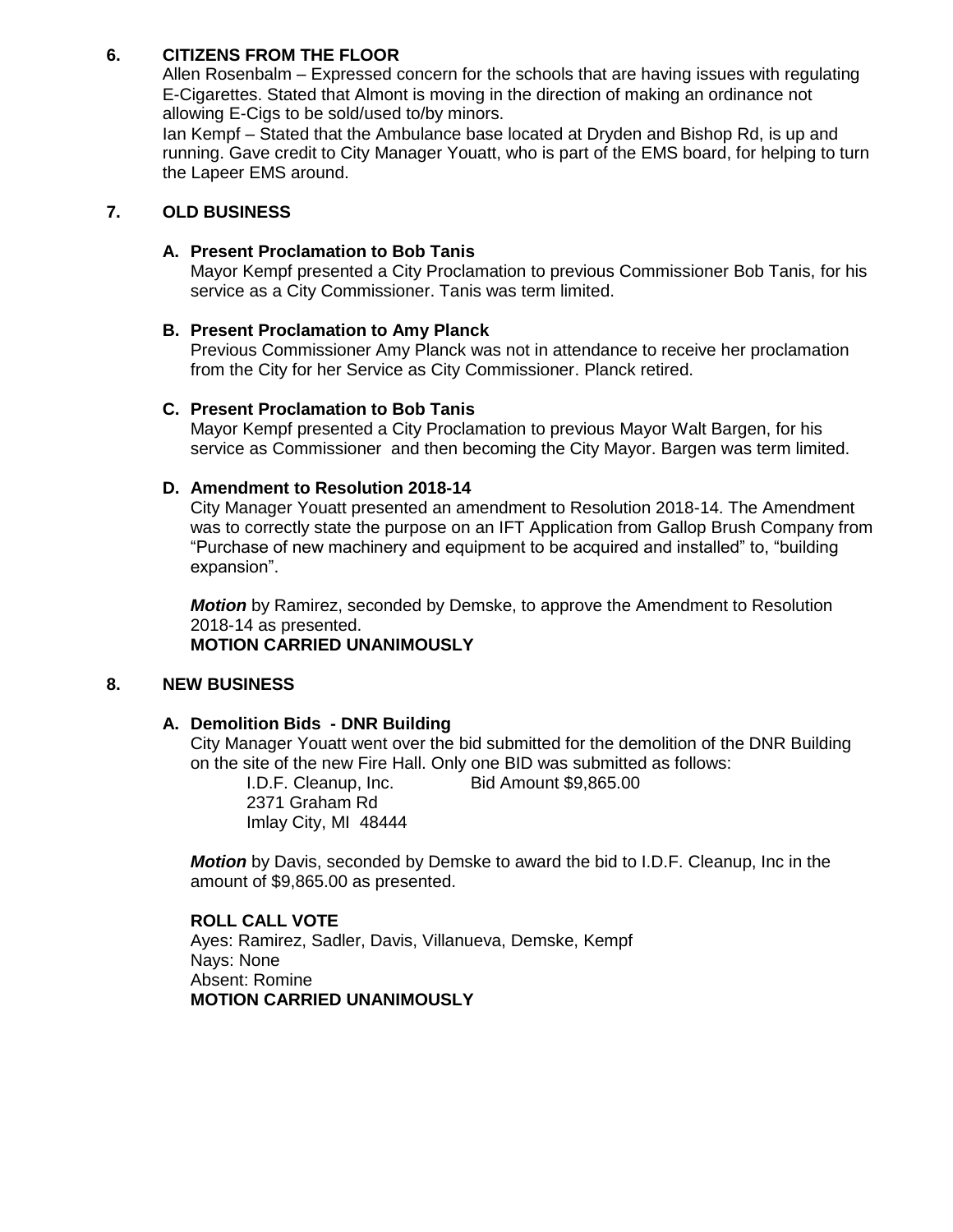## **B. Updated Website Review**

DDA Director Dana Walker gave a power point presentation on the updated version of the City's website. The City received a grant of \$1,000.00, along with 6 free hours of website reconstruction for the DDA and 6 hours for the City. With the grant and the free hours of reconstruction, the cost was \$450 to the DDA and \$450 to the City. The website updates are completed and the new website is up and running. Additionally, the City has completed an application to the USDA giving the City and DDA greater access to other grants for City projects. The website reconstruction project met one of the USDA requirements.

### **C. Proposal for Geotechnical Investigation Services**

City Manager Youatt presented a proposal from PEA for Geotechnical Engineering Services at the Site of the new Fire Hall.

*Motion* by Davis, seconded by Sadler to approve the proposal from PEA for Geotechnical Engineering Services in the amount of \$3000.00 as presented.

#### **ROLL CALL VOTE**

Ayes: Sadler, Davis, Villanueva, Demske, Ramirez, Kempf Nays: None Absent: Romine **MOTION CARRIED UNANIMOUSLY**

## **D. Splash Pad Engineering Proposal**

City Manager Youatt presented a proposal from Rowe Professional Services for a Splash Pad to be added to the City Pool. These services would include: Topographic Survey, Concept Design, Grant Assistance, Design Engineering, Bidding, and Construction Assistance. The City will apply for a grant which if approved, would be 50% of the total project currently estimated at \$200,000.00. The Splash Pad would be about the size of the pool and will be a great addition to the pool. The City will proceed with the Splash Pad, even if they do not receive a grant.

*Motion* by Davis, seconded by Demske to approve the Splash Pad proposal from Rowe Professional Services in the amount of \$28,000.00 as presented.

**ROLL CALL VOTE** Ayes: Sadler, Davis, Villanueva, Demske, Ramirez, Kempf Nays: None Absent: Romine **MOTION CARRIED UNANIMOUSLY**

# **E. Appoint Walt Bargen to Planning Commission with term ending June 2019**

City Manager Youatt stated that the State dictates that you can not have more than 2 City Commissioners on each of your other Boards. In accordance with the City Charter, Mayor Kempf will sit on the Planning Commission which results in 3 City Commissioners on that board. Stu Davis volunteered his resignation from the Planning Commission. City Manager Youatt recommended appointing Walt Bargen to the Planning Commission with term ending June 2019.

*Motion* by Demske, seconded by Villanueva to accept the resignation from Planning Commissioner Stu Davis, with regret. **MOTION CARRIED UNANIMOUSLY**

**Motion** by Sadler, seconded by Ramirez to appoint Walt Bargen to the Planning Commission with a term ending in June 2019. **MOTION CARRIED UNANIMOUSLY**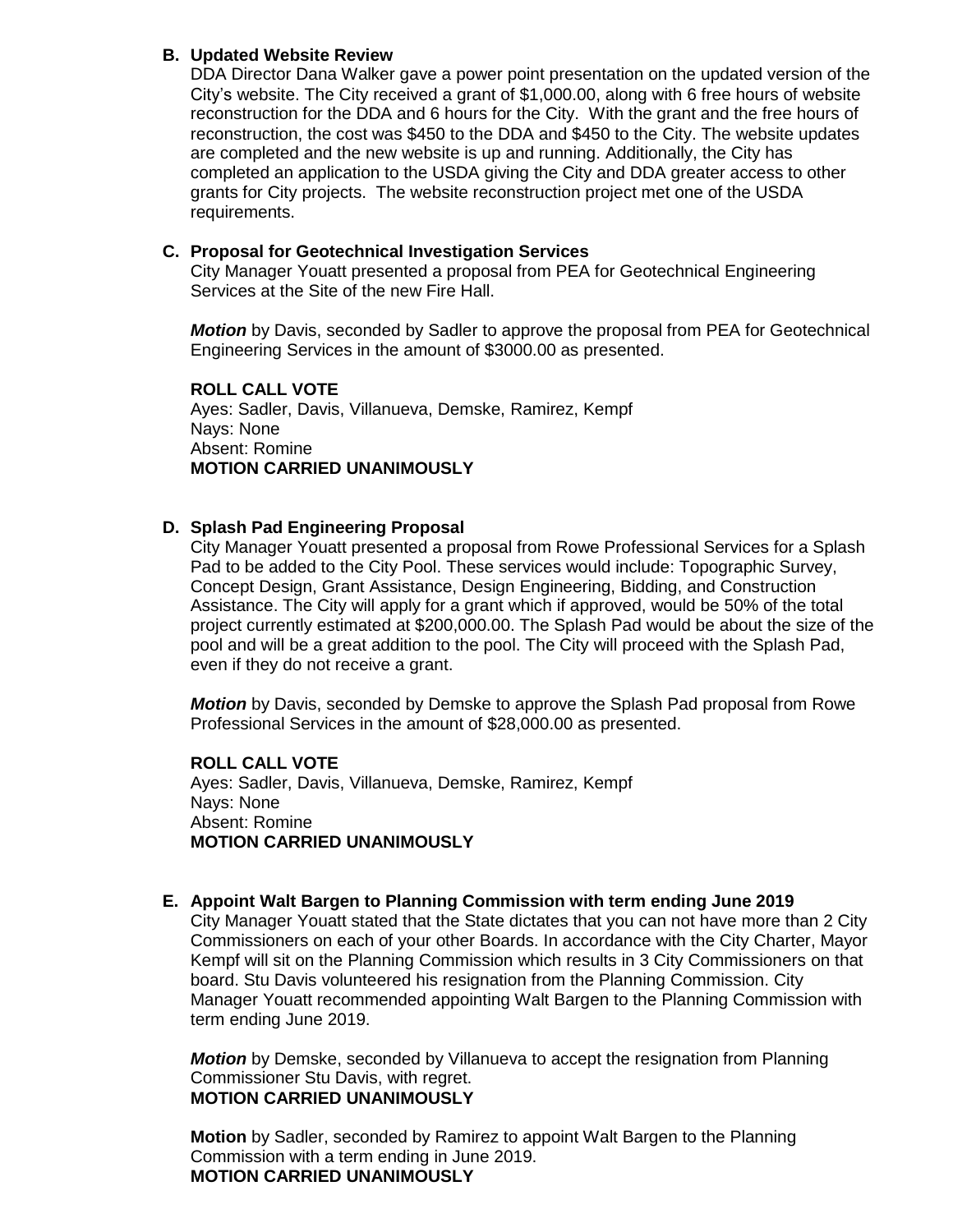- **F. Appoint Ian Kempf to Planning Commission with term ending June 2019** City Manager Youatt stated that there is another vacancy on the Planning Commission and is recommending Ian Kempf. Ian Kempf had to leave the City Commission Meeting for another meeting and was not able to accept the Nomination. Rescheduled.
- **G. Spicer Group Invoice (July)–S. Almont Water Main & Sewer Extension**  City Manager Youatt presented an invoice from Spicer Group that was missed in the payment process from July for the S. Almont Water Main & Sewer Extension.

*Motion* by Demske, seconded by Davis to approve payment to Spicer Group in the amount of \$7,892.94 as presented.

**ROLL CALL VOTE** Ayes: Davis, Villanueva, Demske, Ramirez, Sadler, Kempf Nays: None Absent: Romine **MOTION CARRIED UNANIMOUSLY**

#### **H. Spicer Group Invoice (October)–S. Almont Water Main/Sanitary**

City Manager Youatt presented an invoice for Spicer Group for the S. Almont Water Main & Sewer Extension for October services.

*Motion* by Davis, seconded by Sadler to approve payment to Spicer Group in the amount of \$11,419.75 as presented.

## **ROLL CALL VOTE**

Ayes: Villanueva, Demske, Ramirez, Sadler, Davis, Kempf Nays: None Absent: Romine **MOTION CARRIED UNANIMOUSLY**

#### **I. Spicer Group Invoice (November)-S. Almont Water Main/Sanitary**

City Manager Youatt presented an Invoice from Spicer Group for the S. Almont Water Main & Sewer Extension for November services.

*Motion* by Davis, seconded by Demske to approve payment to Spicer Group in the amount of \$9,169.058 as presented.

#### **ROLL CALL VOTE**

Ayes: Demske, Ramirez, Sadler, Davis, Villanueva, Kempf Nays: None Absent: Romine **MOTION CARRIED UNANIMOUSLY**

#### **J. 2019 Meeting Dates and Times**

City Manager Youatt presented a 2019 Meeting Schedule for all City Boards. The DDA has approved their schedule in a previous DDA Meeting.

*Motion* by Sadler, seconded by Demske to accept the 2019 Meeting Schedule for all City Boards as presented.

**MOTION CARRIED UNANIMOUSLY**